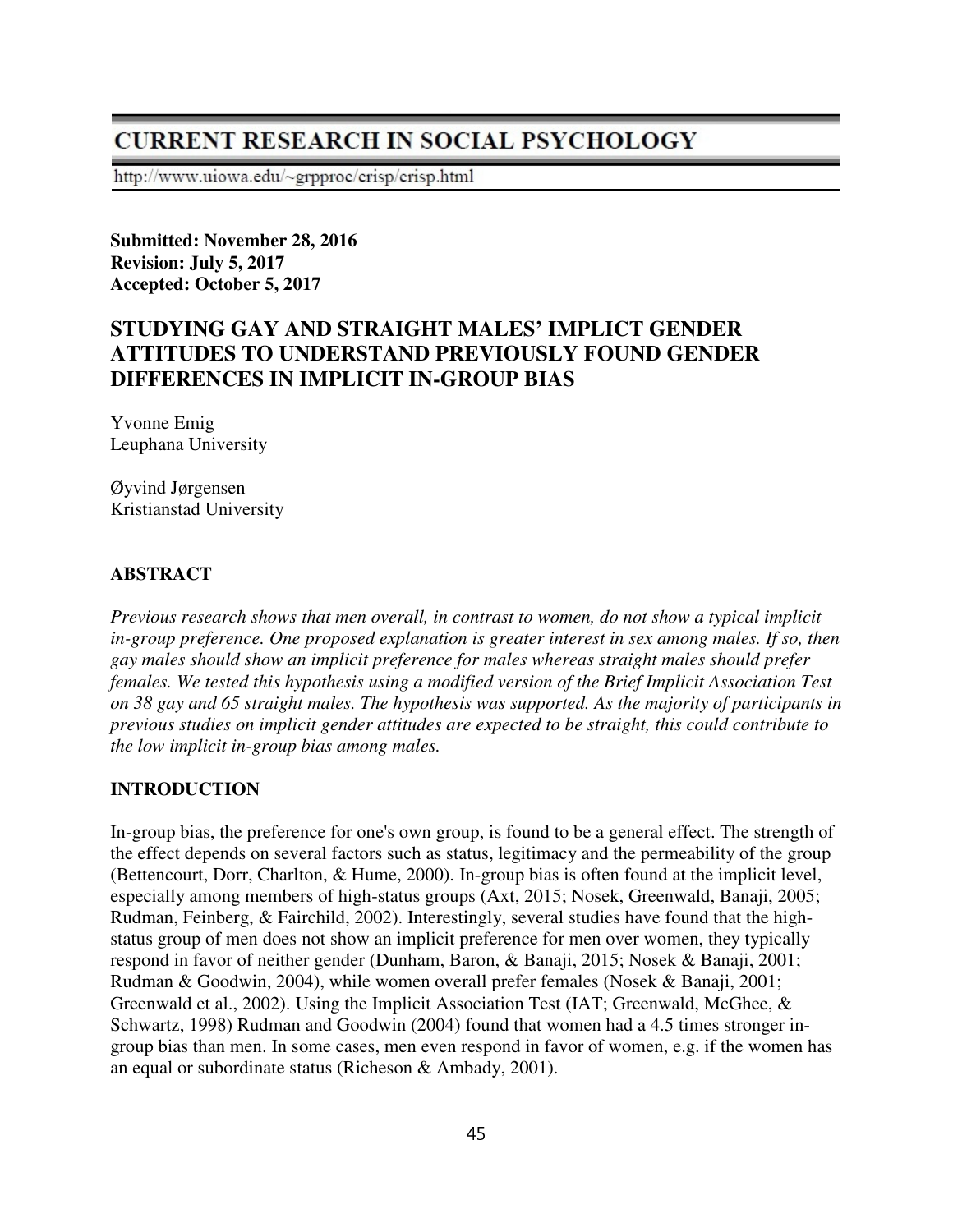Several explanations have been proposed in the literature for the lack of implicit in-group bias among men. One possible explanation for men's intergroup attitudes is maternal bonding, which takes into account that children usually spend more time with the mother and therefore tend to favor their mother over the father (Rudman & Goodwin, 2004). This may be important because many implicit attitudes may be formed through early experiences in the childhood (Rudman, 2004; Skowronski & Lawrence, 2001). Accordingly, Dunham et al. (2015) found that men´s gender attitudes change over their lifespan; while 5-year old boys still prefer their own gender, adult men tend to show stronger positive implicit attitudes toward women (Dunham et al., 2015). Perceived threat and stronger association of men with violence are other possible factors, which could explain men's implicit gender associations (Dunham et al., 2015; Rudman & Goodwin, 2004). As men are usually strongly associated with physical threat (such as violence and aggression), men may prefer the less-threatening gender women (Rudman & Goodwin, 2004).

One factor explaining the differences in implicit gender attitudes among men and women could be sexuality. There are gender differences in regard to which stimuli (female or male) cause sexual arousal. While heterosexual women in general tend to be aroused by pictures of men and women, heterosexual men are usually solely aroused by pictures of women (Chivers, Seto, & Blanchard, 2007). Other general differences between men and women seem to be on which behavior they are focused on (e.g. on copulation or a larger scope of activities) and which type of sexual activity arouses them most (Fisher, Aron, Mashek, & Brown, 2002). Sex drive, defined as the strength of motivation for sex, is found to be either more constant (Fisher et al., 2002) or generally stronger (Baumeister, 2000; Baumeister, Catanese, & Vohs, 2001; Peplau, 2003) in men than in women, which could explain why (heterosexual) men do not favor men on implicit associations and why (heterosexual) women do not show pro-male bias. Liking sex was, in Rudman and Goodwin's (2004) study, a predictor of in-group bias among sexually experienced men. However, the sexual explanations (such as liking sex or number of sexual encounters) would not explain a man's lack of in-group bias if this man were gay. So, in the present study, we test whether sexual orientation (gay or straight) is related to implicit gender attitudes among men. In accordance with a sex drive explanation, we expect straight males to show a stronger implicit preference for females than males compared to gay men.

### **METHOD**

### **Participants**

The participants (German gay and straight men) were invited through snowball sampling, mailing lists, notice boards and interest groups (e.g. internet forums). One hundred and three German men, thereof 38 self-reported to be gay and 65 to be straight, participated in this study. All were between15 and 50 years old (gay men:  $M_{Age} = 24.92$ ,  $SD = 7.30$ ; straight men:  $M_{Age} = 27.66$ ,  $SD =$ 7.44) and most of them had finished high school (40%) or had a university degree such as a Bachelor (23 %) or Master/Diploma (37 %).

#### **Materials and Procedure**

Using the bidimensional attitude model (De Liver, van der Pligt, & Wigboldus, 2007), we considered positive and negative attitudes separately by using a modified version of the Brief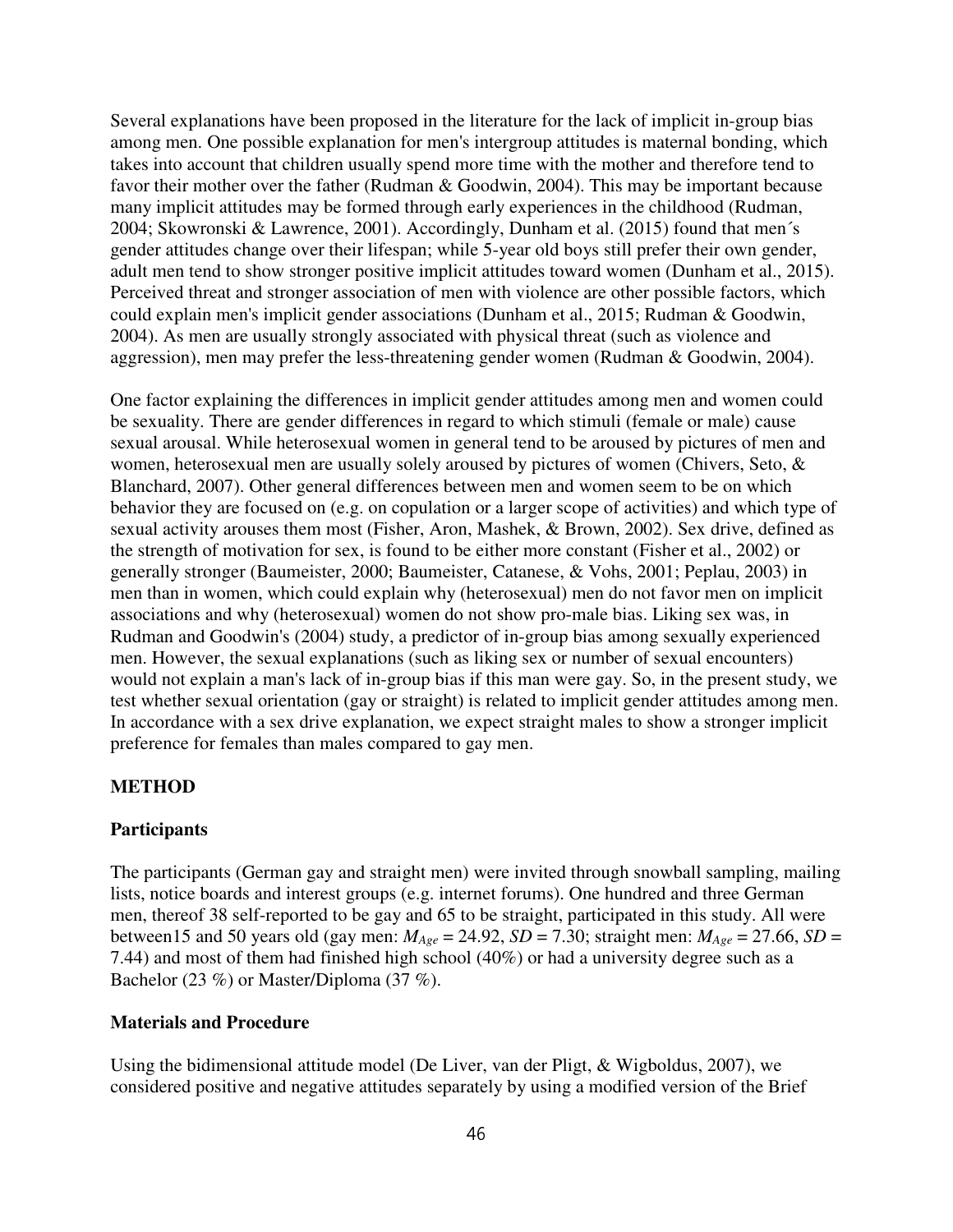Implicit Association test (BIAT; Sriram & Greenwald, 2009) with positive words as the focal stimulus category and neutral words as the non-focal category. We chose the neutral non-focal category in order to assess positive associations without involving negative associations in the "*other*" category (negative associations would traditionally be the non-focal category in a BIAT). In the two combined-task blocks, one with each focal category, we asked participants to focus on *positive* words and the target *female* (respectively on *positive* words and the target *male)*. The response key "E" corresponded to the focal category and "I" to *other*. Each block consisted of 20 trials. Words and pictures were used as stimuli. 5 gender-neutral words for each valence (*positive, neutral*) were used. Some of the chosen words were previously used in similar tests (Rothermund & Wentura, 2001) others were picked from a pre-tested list rated on valence*.* Words with approximately the same word length and words with the gender-neutral article "das" were preferred. Eight words of each category (*positive, neutral, negative*) were pretested on 30 Germans on valence (from *negative -3* to *positive +3*) and gender (from *-3 male* to *3 female*). The pictures of women and men had a comparable average level of attractiveness, mood and femininity/masculinity (for a list of the chosen words and pictures, see Appendix A and B). The order of the stimuli in the BIAT was counterbalanced, as advised by Sriram & Greenwald (2009). Between block correlation was  $r = .21$ ,  $p = .02$  [1].

To access explicit attitudes toward the gender groups, participants were asked to self-report how positively they felt toward women and men on a scale from 1 = *neutral* to 7 = *very positive*. Moreover, two items measured the identification with the two groups (e.g. to what extent do you identify with men overall, on a scale from 1 = *no identification at all* to 7 = *strongly identify*) and two items measured sexual attraction to the two groups (e.g. please rate how sexually attracted you feel towards women, from 1 = *not sexually attracted at all* to 7 = *strongly sexually attracted*). Demographics, including the sexual orientation were accessed as well (What is your sexual orientation? Participants could choose between the labels *homosexual, heterosexual, bisexual, asexual* and *other*).

Participants were told that participation was voluntary and that they would take part in an online reaction test about implicit gender attitudes. Finally, participants were able to note their e-mailaddress in order to receive a notification with the results (and thereby a debriefing). The entire test took about 15 minutes to complete.

### **RESULTS**

### **Scoring Procedure**

The response latencies of error trials were replaced by the average response latency of all trials longer than 600 ms (Greenwald, Nosek, & Banaji, 2003). Moreover, the recommendations for scoring practice of the BIAT given by Nosek et al. (2014) were followed, with the exception that the first four trials of each block were retained. D-scores were calculated [2] (Nosek et al., 2014), with a higher D-score indicating a preference for women compared to men.

## **Participants' Sexual Orientation**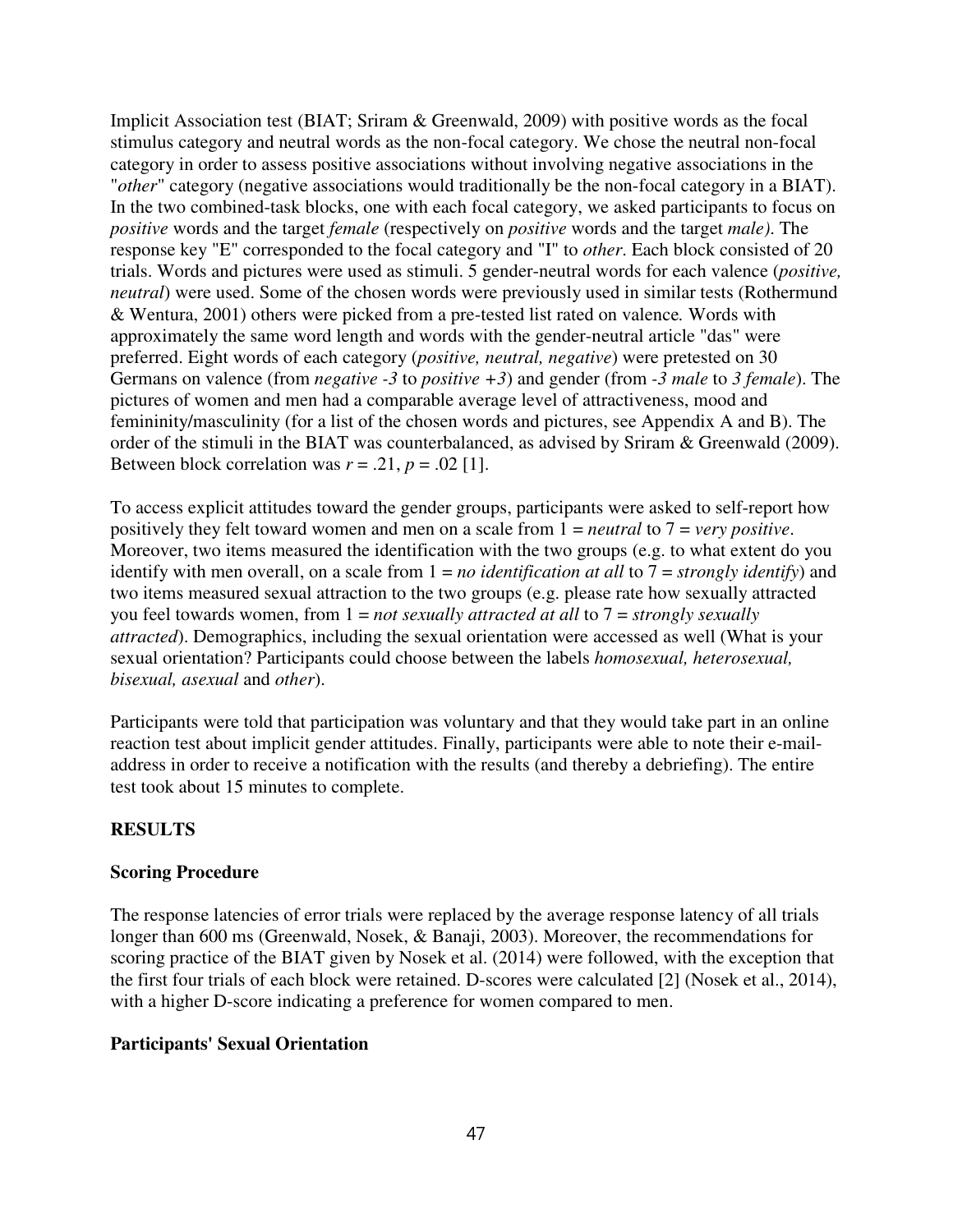We based the categorization of the participants' sexual orientation on their self-report, which was strongly related to sexual attraction. A paired-samples *t*-test showed that self-reported gay men were more attracted to men ( $M = 6.54$ ,  $SD = 0.96$ ) than to women ( $M = 1.62$ ,  $SD = 0.95$ ),  $t(36) =$  $(-17.21, p < .001$ . The mean difference  $(-4.92, 95\%$  CI  $[-5.50, -4.34]$ ) was large (eta-squared = .89). Straight men reported to be more strongly attracted to women ( $M = 6.42$ ,  $SD = 0.75$ ) than to men (*M* = 1.65, *SD* = 0.91), *t* (64) = 36.67, *p* < .001. The mean difference (4.77, 95% CI [4.51, 5.03]) was large (eta-squared = .95). An independent samples *t*-test was conducted to compare the identification with the group of men for straight and gay men. There was no difference between scores for gay men ( $M = 5.63$ ,  $SD = 1.10$ ) and straight men ( $M = 5.27$ ,  $SD = 1.26$ ,  $t(99)$ )  $= 1.46$ ,  $p = .15$ . The magnitude of the differences in the means (mean difference  $= 0.36$ , 95% CI  $[-0.13, 0.85])$  was small (eta squared = .02).

#### **Implicit Gender Attitudes**

To test whether sexual orientation interacts with implicit gender attitudes, we conducted an independent-samples *t*-test on the D-scores obtained in the *positive-neutral* BIAT. There was a significant difference in D-scores between gay men ( $M = -0.16$ ,  $SD = 0.38$ ) and straight men ( $M =$ 0.18,  $SD = 0.35$ ;  $t(101) = -4.53$ ,  $p < .001$ ). The magnitude of the differences in the means (mean difference =  $-0.34$ ,  $95\%$  CI  $[-0.48, -0.19]$  was large (eta-squared = .17). The difference was in the expected direction. In order to further explore the results, we conducted a separate analysis for the gay men, where the responses towards *male* and *positive* were compared to the responses towards *female* and *positive*. The response latencies were log-transformed and entered in a paired-samples *t*-test analysis, where lower scores indicate faster responses (stronger associations). The results showed that gay men responded faster to *male* and *positive* (*M* = 6.77, *SD* = 0.25) compared to *female* and *positive* ( $M = 6.84$ ,  $SD = 0.28$ ;  $t(37) = -2.87$ ,  $p = .01$ ). This means that the gay men had a significantly stronger positive implicit attitude toward male targets than female targets. The magnitude of the differences in the means (mean difference  $= 0.07, 95\%$ CI  $[0.21, 0.13]$  was large (eta-squared = .18). We conducted a similar analysis for the straight men group, and found the pattern to be opposite to that of the gay men. Among straight men, responses were faster to *female* and *positive* (*M* = 6.76, *SD* = 0.26) than *male* and *positive* (*M* = 6.85,  $SD = 0.27$ ;  $t(64) = -3.93$ ,  $p < .001$ ). This means that straight men had a significantly stronger positive implicit attitude toward females than males. The magnitude of the differences in the means (mean difference  $= -0.09, 95\%$  CI  $[-0.14, -0.04]$ ) was large (eta-squared  $= .19$ ). To conclude, the results support the hypothesis.

#### **Explicit Attitudes**

In order to compare the participants' explicit attitudes toward both genders, paired-samples *t*-tests were performed on the attitude items. Higher scores reflect a more positive attitude. For gay men, there was a near- significant difference in positive explicit attitude toward men  $(M = 4.89, SD =$ 1.68) compared to women ( $M = 4.43$ ,  $SD = 1.74$ ;  $t(36) = -1.82$ ,  $p = .08$ ). The magnitude of the differences in the means (mean difference =  $-0.46$ ,  $95\%$  CI  $[-0.97, 0.53]$ ) was moderate (etasquared = .08). Considering the straight men and their positive explicit attitude, there was a significant difference in positive explicit attitude toward men  $(M = 3.85, SD = 1.90)$  and toward women ( $M = 5.49$ ,  $SD = 1.75$ ;  $t (60) = 7.12$ ,  $p < .001$ .). The magnitude of the differences in the means (mean difference = 1.8,  $95\%$  CI [1.18, 2.10]) was large (eta-squared = .46). Taken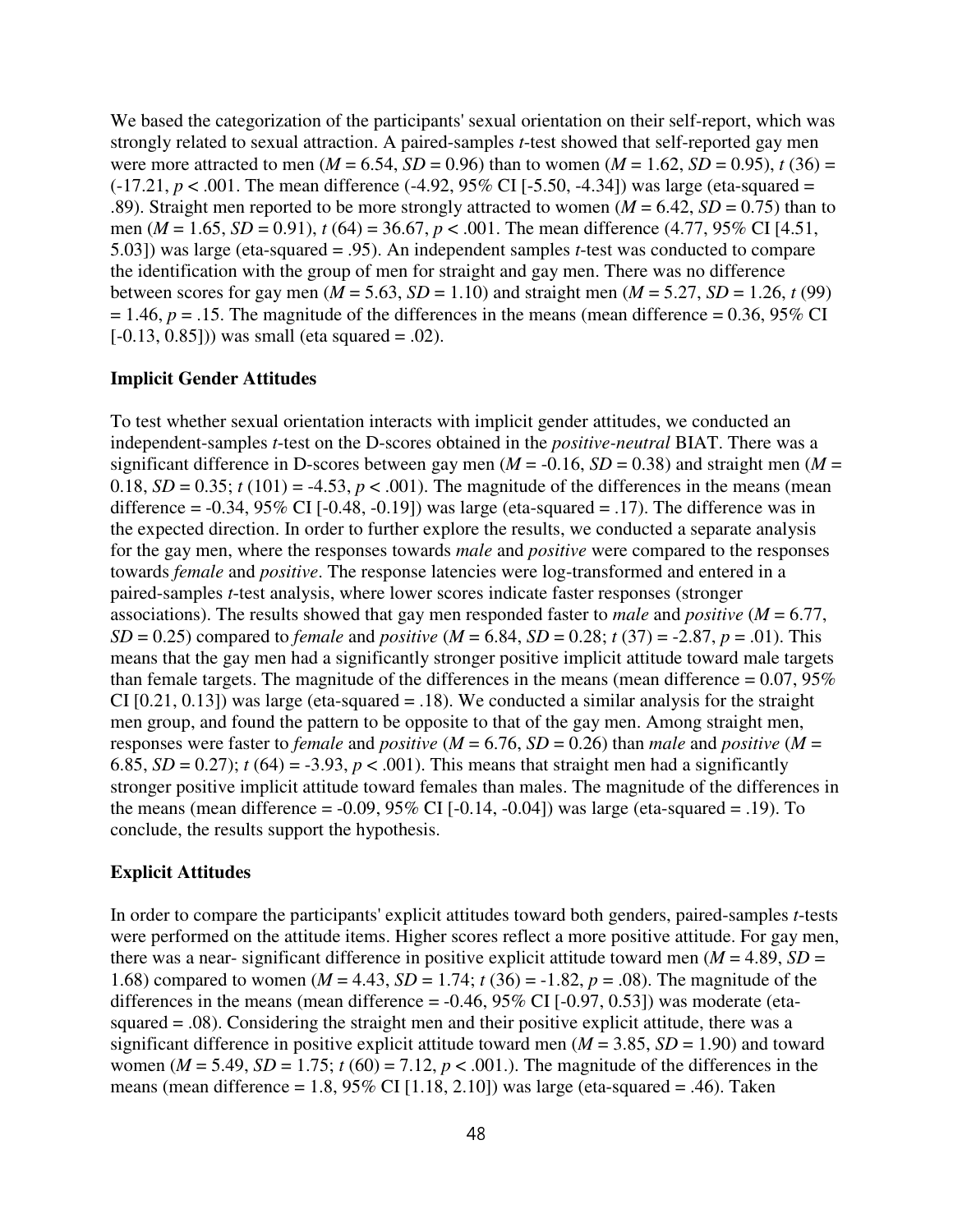together, the straight men show a strong explicit preference for female compared to male, whereas the gay men show a more modest explicit preference for male compared to female.

### **DISCUSSION**

Previous research has found that men typically do not show in-group bias when it comes to implicit gender attitudes (e.g. Dunham et al., 2015). We expected this effect to be related to people's sexual orientation. The minority group of gay men had, as hypothesized, stronger positive implicit attitudes toward males than females. Straight men did not show a positive implicit in-group bias but rather preferred females over males. Thus, our results suggest that implicit gender attitudes among males may depend on their sexual orientation. The previously found effect that men overall show no implicit preference for their own gender group may therefore be partly accounted for by the fact that a majority of the participants was expected to be straight.

Our results are in line with Rudman and Goodwin's (2004) finding that sexual experience may be a factor that influences males' implicit gender attitudes. In their study, only men who reported high sexual experience showed an implicit preference for women, while men low in sexual experience did not show this preference. Rudman and Goodwin speculate that the sexually inexperienced men in their study may be frustrated or gay. Our study tests this claim more directly, and the results confirm that males' implicit gender attitudes differ according to sexual orientation. Moreover, our findings could be strengthened with Dunham et al. (2015) who found that men´s gender attitudes change over their lifespan.

This leads to the question of why women overall do not show a positive implicit attitude toward males. If sexual attraction is an important factor in implicit gender attitudes, then one might expect straight women (who is expected to be the majority group in previous studies) to show a pro-male bias. Possible explanations for women's pro-female bias could be that they usually have different shapes of sex drive than men or that they perceive men more strongly with physical threat (Baumeister et al., 2001; Harman, Herman, Nolan, & Wallen, 2004; Ostovich & Sabini, 2004; Rudman & Goodwin, 2004). A combination of both factors or a combination of other factors, which need to be explored in future research, could contribute to the observed effect. In any case, it would be interesting to compare gay and straight women's implicit gender attitudes, to further explore the role of sexual orientation on implicit gender attitudes.

Despite the fact that men are often perceived explicitly as more competent (Ebert, Steffens, & Kroth, 2014), straight men implicitly preferred women over men. A possible explanation is ambivalent sexism theory, which explains that men judge women in general positively, but in specific contexts they are perceived negatively (e.g. the negative attitude would be ascribed to women at their workplace; Dunham et al., 2015). In the present study, no particular context was highlighted, so we can assume that the participants showed a more general reaction in terms of the gender groups.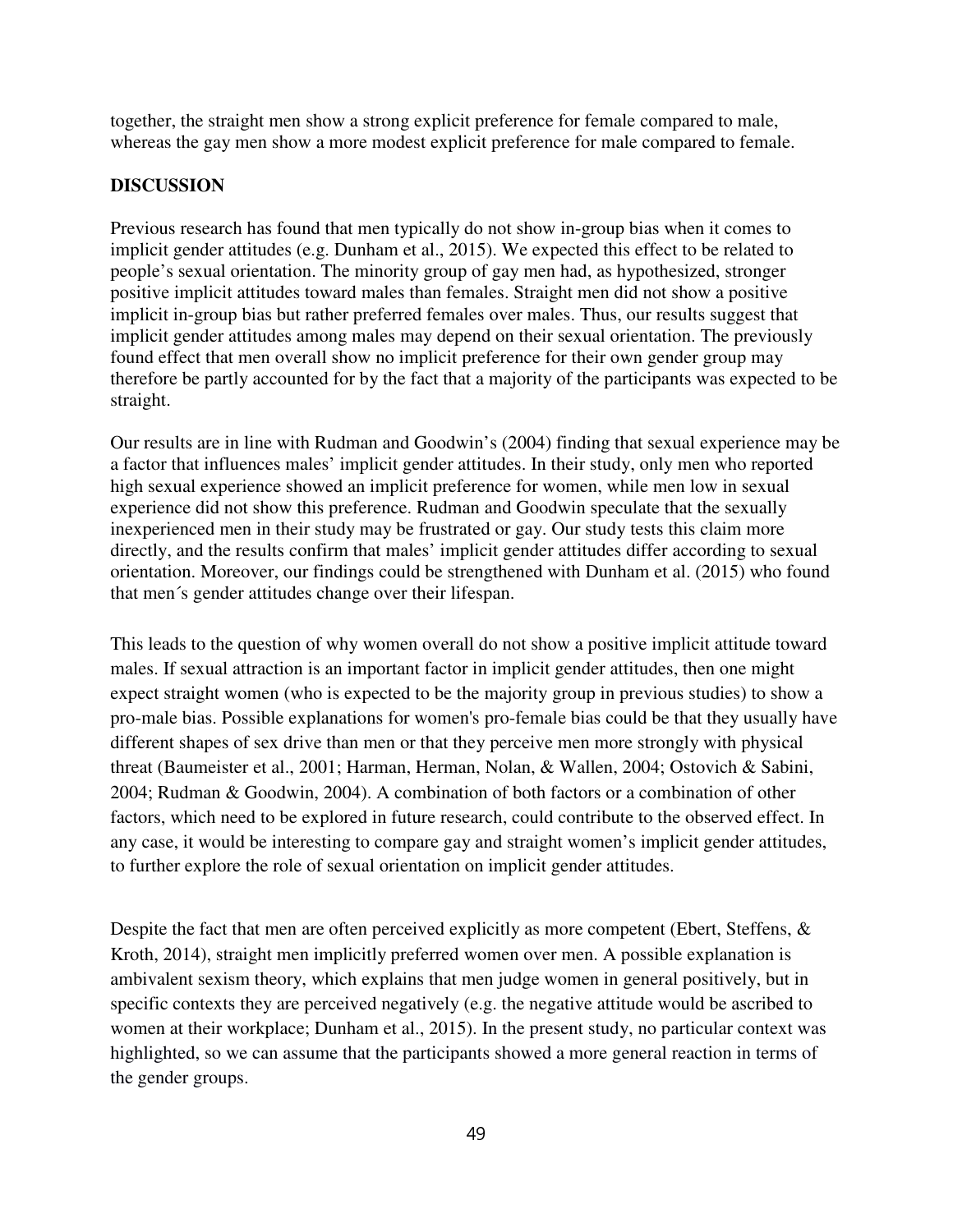Concerning explicit and implicit gender attitudes between the participants, gay males showed a somewhat more positive explicit attitude towards males than females, while they implicitly preferred males. Straight males showed a stronger explicit preference for females than males, and also showed this preference on the implicit measure. However, it is worth noting that the explicit gender attitudes were measured with only one item for each target group, and a larger scale should be included in future research in order to assess explicit attitudes in a more reliable and valid manner.

### **Limitations and Future Directions**

A limitation of our study is that the comparison of our results with previous research is not straightforward as we used a modified version of the BIAT. While the modified BIAT has the advantage that it measures positive attitudes separately, more research is needed to establish its psychometric properties. Another limitation is the relatively modest sample size in this study, which is not unusual considering that specific groups of participants where targeted. Future studies should aim to replicate the results with a larger sample, as well as in other cultures, to determine external validity. Future research should also further examine group identification, for instance with which group the gay participants identified (group of all men or group of gay men) and which concept they activated when doing the test (e.g. men, gay men or straight men), and how this may influence implicit intergroup attitudes.

#### **Conclusion**

Previous research has identified a pattern where women tend to show an implicit preference for females over males, whereas men tend to show either no preference or a preference for women. Several explanations have been suggested in the literature, among them sexual preferences. The results of this study are in line with the explanation, where gay men show an implicit preference for males over females, whereas straight men show a preference for females over males. The results of this study represent another step towards a better understanding of gender attitudes.

#### **REFERENCES**

Axt, J. (2015). *Simultaneous Ingroup and Outgroup Favoritism in Implicit Social Cognition.* Manuscript. Retrieved from osf.io/pbjy7

Baumeister, R. F. (2000). Gender Differences in Erotic Plasticity. *Psychological Bulletin, 126*,347–374.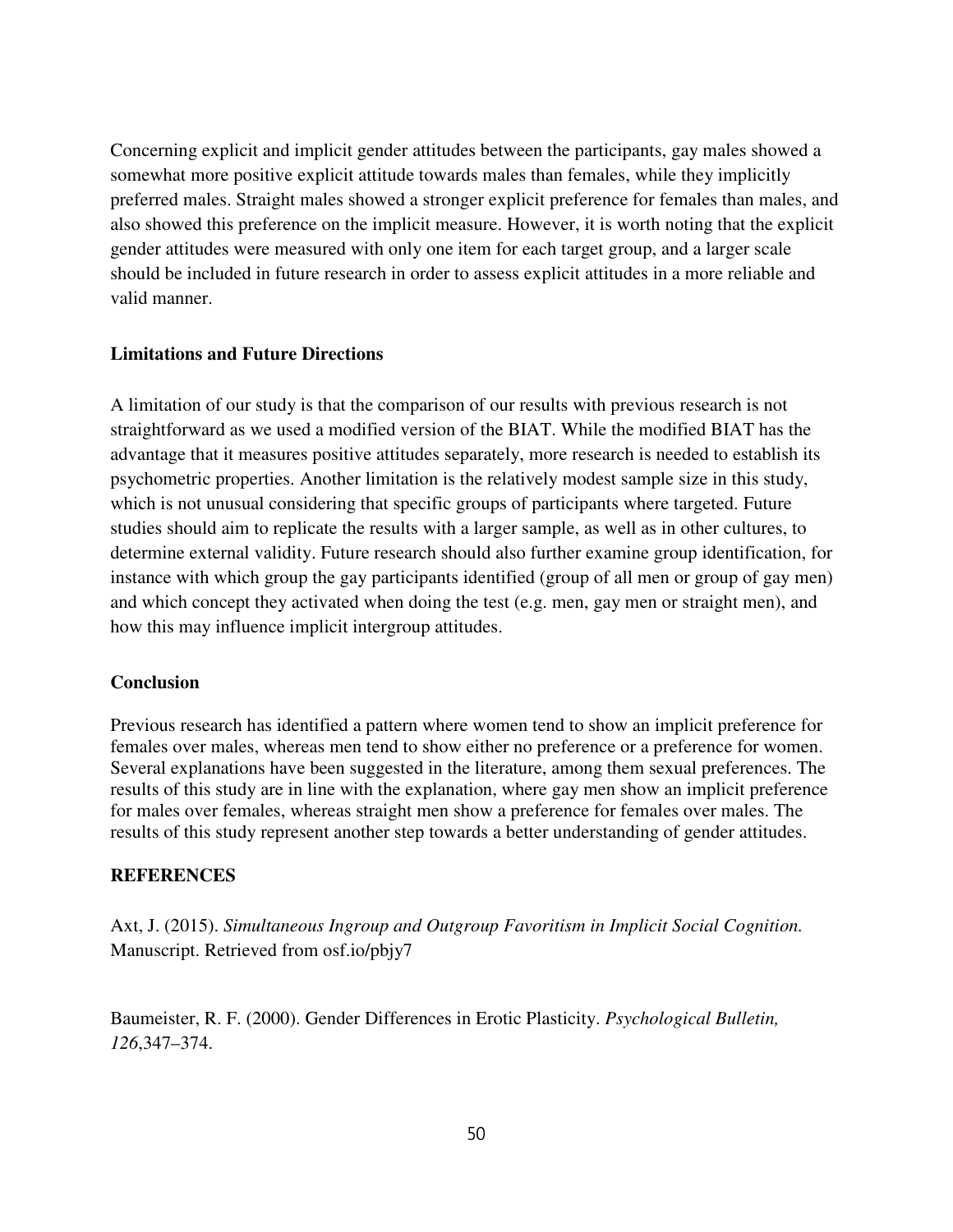Baumeister, R. F., Catanese, K. R., & Vohs, K. D. (2001). Is there a gender difference in strength of sex drive? Theoretical views, conceptual distinctions, and a review of relevant evidence. *Personality and Social Psychology Review, 5*, 242–273. doi: 10.1207/S15327957PSPR0503\_5

Bettencourt, B. A., Dorr, N., Charlton, K., & Hume, D. L. (2000). Status Differences in In-Group Bias: A Meta-Analytic Examination of the Effects of Status Stability, Status Legitimacy, and Group Permeability. *Psychological Bulletin, 127*(4), 520-542. doi: 10.1037//0033- 2909.127.4.520

Campbell, A. (1995). A Few Good Men: Evolutionary Psychology and Female Adolescent Aggression. *Ethology and Sociobioiogy, 16*, 99-123. doi: 10.1016/0162-3095(94)00072-F

Chivers, M. L., Seto, M. C., & Blanchard, R. (2007). Gender and Sexual Orientation Differences in Sexual Response to Sexual Activities Versus Gender of Actor in Sexual Films. *Journal of Personality and Social Psychology, 93*(6), 1108-1121. doi: 10.1037/0022-3514.93.6.110

De Liver, Y., van der Pligt, J., & Wigboldus, D. (2007). Positive and negative associations underlying ambivalent attitudes. *Journal of Experimental Social Psychology*, *43*(2), 319-326. doi: 10.1016/j.jesp.2006.02.012

Dunham, Y., Baron, A. S., & Banaji, M. R. (2015). The development of implicit gender attitudes. *Developmental Science, 17* (1), 53-58. doi: 10.1111/desc.12321

Ebert, I. D., Steffens, M. C., & Kroth, A. (2014). Warm, but Maybe Not So Competent? Contemporary Implicit Stereotypes of Women and Men in Germany. *Sex Roles, 70,* 359-375. doi: 10.1007/s11199-014-0369-5

Fisher, H. E., Aron, A., Mashek, D., Li, H., & Brown, L. L. (2002). Defining the Brain Systems of Lust, Romantic Attraction, and Attachment. *Archives of Sexual Behavior, 31*(5), 413-419. doi: 0004-0002/02/1000-0413/0

Glick, P., Gangl, C., Gibb, S., Klumpner, S., & Weinberg, E. (2007). Defensive Reactions to Masculinity Threat: More Negative Affect Toward Effeminate (but not Masculine) Gay Men. *Sex Roles, 57*, 55-59. doi: 10.1007/s11199-007-9195-3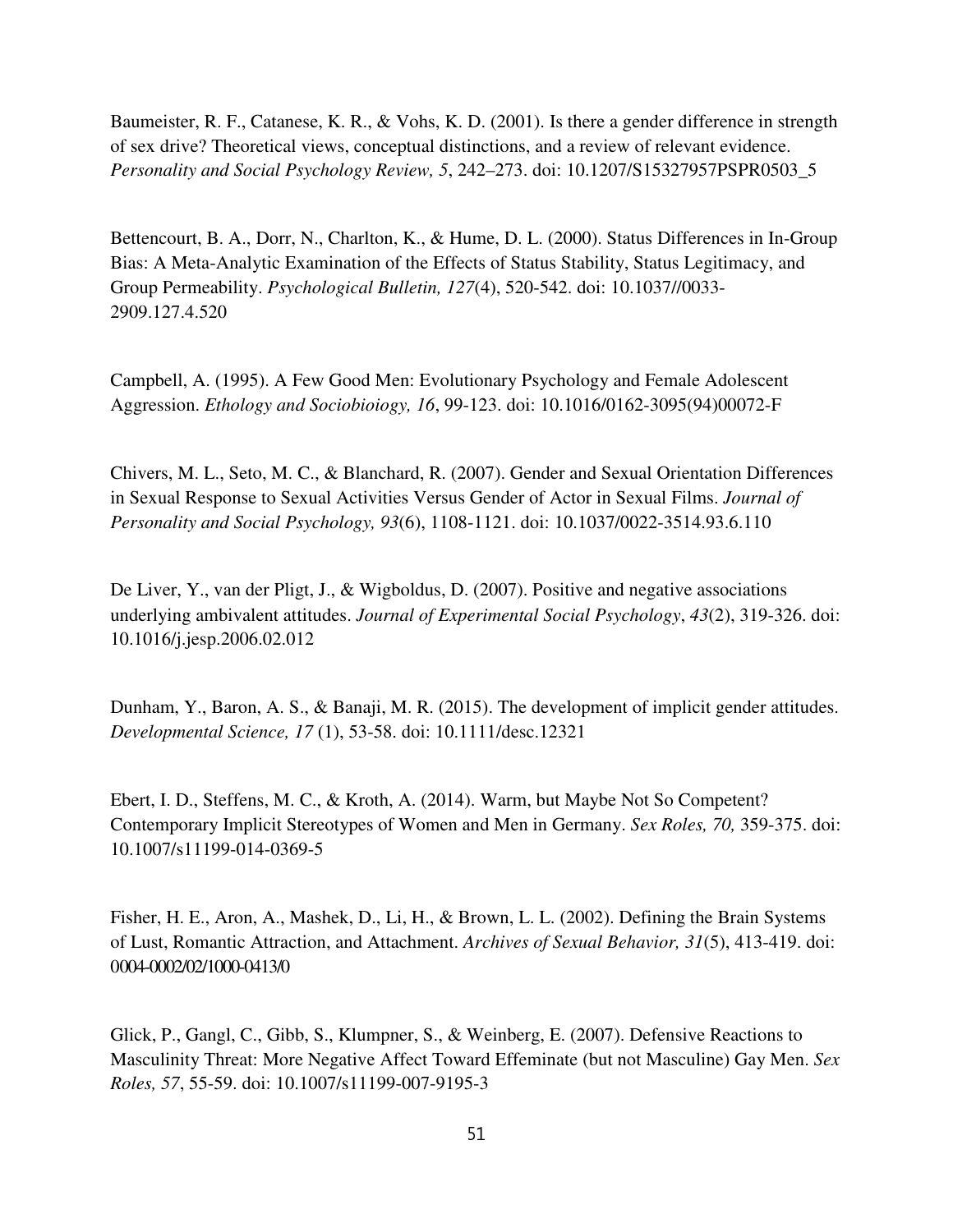Greenwald, A. G., McGhee, D. E., & Schwartz, J. L. K. (1998). Measuring Individual Differences in Implicit Cognition: The Implicit Association Test. *Journal of Personality and Social Psychology, 74* (6), 1464-1480. doi: 10.1037/0022-3514.74.6.1464

Greenwald, A. G., Nosek, B. A., & Banaji, M. R. (2003). Understanding and using the Implicit Association Test: I. An improved scoring algorithm*. Journal of Personality and Social Psychology, 85* (2), 197-216. doi: 10.1037/0022-3514.85.2.197

Greenwald, A. G., Rudman, L. A., Nosek, B. A., Banaji, M. R., Farnham, S. D., & Mellott, D. S. (2002). A Unified Theory of Implicit Attitudes, Stereotypes, Self-Esteem, and Self-Concept. *Psychological Review, 109*, 3-25. doi: 10.1037//0033-295X.109.1.3

Harman, S., Herman, R. A., Nolan, C. L., & Wallen, K. (2004). Men and women in amygdala response to visual sexual stimuli. *Nature Neuroscience, 7*, 411-416. doi:10.1038/nn1208

Jones, K., & Devos, T. (2014). Gay men's implicit attitudes towards sexual orientation: Disentangling the role of sociocultural influences and social identification. *Psychology & Sexuality, 5* (4), 322-338.

Jost, J. T., & Banaji, M. R. (1994). The role of stereotyping in system-justification and the production of false consciousness. *British Journal of Social Psychology*, *33* (1), 1-27. doi: 10.1080/19419899.2013.790320

Nosek, B. A., & Banaji, M. R. (2001). The Go/No-Go Association Task. *Social Cognition, 19*  (6), 625-664.

Nosek, B. A., Greenwald, A. G., & Banaji, M. R. (2005). Understanding and Using the Implicit Association Test: II. Method Variables and Construct Validity. *Personality and Social Psychology Bulletin, 31*(2), 166-180. doi: 10.1177/0146167204271418

Nosek, B. A., Bar-Anan, Y., Sriram, N., Axt, J. R., & Greenwald, A. G. (2014). Understanding and using the Brief Implicit Association Test: Recommended scoring procedures. *PloS one*, *9*  (12), 197– 216. doi: 10.1371/journal.pone.0110938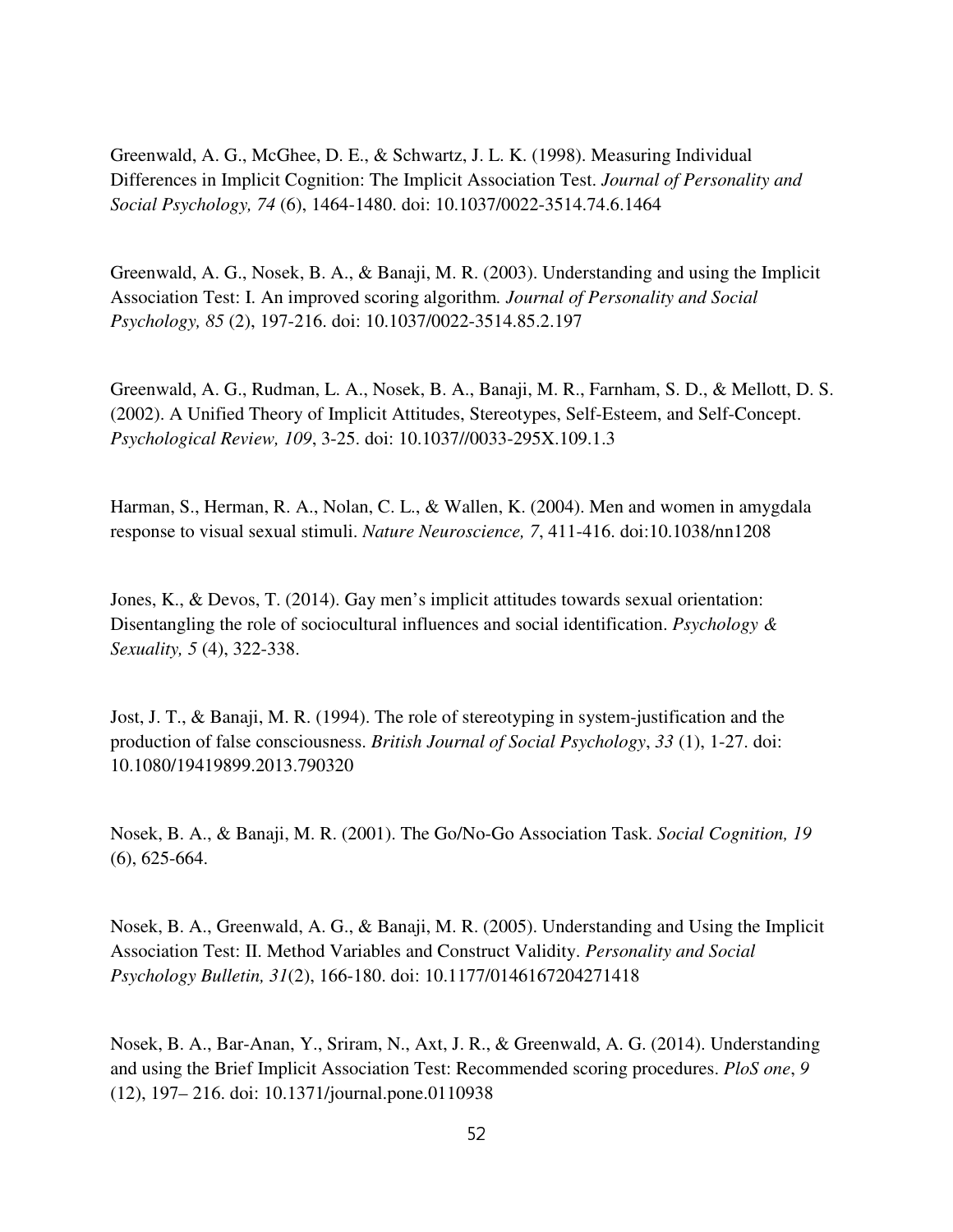Ostovich, J. M., & Sabini, J. (2004). How are Sociosexuality, Sex Drive, and Lifetime Number of Sexual Partners Related? *Personality and Social Psychology Bulletin, 30* (10), 1255-1266. doi: 10.1177/0146167204264754

Peplau, L. A. (2003). Human Sexuality: How Do Men and Women Differ? *Current Directions in Psychological Science, 12*(2), 37-40. doi: 10.1111/1467-8721.01221

Richeson, J. A., & Ambady, N. (2001). Who's in Charge? Effects of Situational Roles on Automatic Gender Bias. *Sex Roles, 44* (9/10), 493- 512. doi: 10.1023/A:1012242123824

Rudman, L. A. (2004). Sources of Implicit Attitudes. *Current Directions in Psychological Science, 13* (2), 79-82. doi: 10.1111/j.0963-7214.2004.00279.x

Rudman, L. A., Feinberg, J., & Fairchild, K. (2002). Minority members' implicit attitudes: Automatic ingroup bias as a function of group status. *Social Cognition*, *20* (4), 294-320. doi: 10.1521/soco.20.4.294.19908

Skowronski, J. J., & Lawrence, M. A. (2001). A Comparative Study of Implicit and Explicit Gender Attitudes of Children and College Students. *Psychology of Women Quarterly, 25*, 155– 165. doi: 10.1111/1471-6402.00017

Sriram, N., & Greenwald, A. G. (2009). The Brief Implicit Association Test. *Experimental Psychology*, *56* (4), 283-294. doi: 10.1027/1618-3169.56.4.283

### **ENDNOTES**

[1] Our study also consisted of a second BIAT with negative words as the focal category and neutral words as the non-focal category. However, in line with current research (Nosek et al., 2014; Sriram & Greenwald, 2009) this test was not reliable and will be therefore not presented. Between block correlation was  $r = .10$ ,  $p = .23$ .

[2] The D-Score is the difference between the means of the response latencies in the conditions divided by the standard deviation across the conditions (for details see Nosek et al. 2014)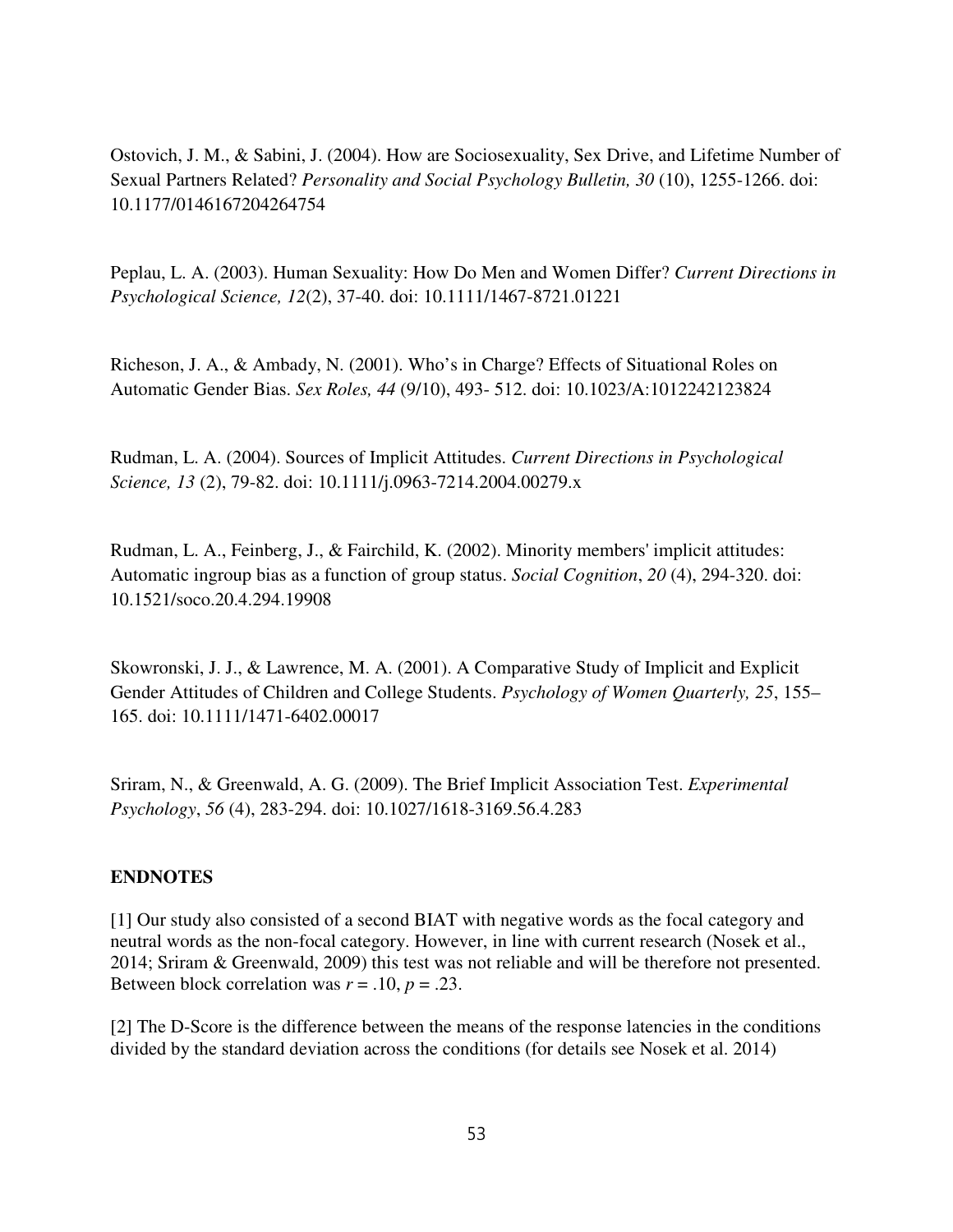### **APPENDIX A**

*Summary of Correlations for Implicit and Explicit Attitudes (Positive and Negative) and Attraction for Straight Men* 

| Measure                 |        |        | 3   |  |
|-------------------------|--------|--------|-----|--|
| Positive IA             |        |        |     |  |
| Positive EA             | .09    |        |     |  |
| <b>Attraction Women</b> | $-.11$ | $-.03$ |     |  |
| <b>Attraction Men</b>   | .01    | $-.19$ | -17 |  |

*Note.* Correlations for straight men ( $n = 69$ ). 1 = d-score of the *positive* BIAT; 2 = positive explicit attitude;  $3 =$  sexual attraction toward women;  $4 =$  sexual attraction toward men.  $* p < .05$ .  $* p < .01$ .

#### **APPENDIX B**

*Summary of Correlations for Implicit and Explicit Attitudes (Positive and Negative) and Attraction for Gay Men* 

| Measure                 |     |        |          |  |
|-------------------------|-----|--------|----------|--|
| Positive IA             |     |        |          |  |
| Positive EA             | .04 |        |          |  |
| <b>Attraction Women</b> | .06 | $.36*$ |          |  |
| <b>Attraction Men</b>   | .11 | $-.27$ | $-.65**$ |  |

*Note.* Correlations for gay men ( $n = 37$ ). 1 = d-score of the *positive* BIAT; 2 = positive explicit attitude;  $3$  = sexual attraction toward women;  $4$  = sexual attraction toward men.  $* p < .05. ** p < .01.$ 

#### **APPENDIX C**

*Selected Words and the Mean of Their Valence and Gender (Standard Deviation in Parentheses)*